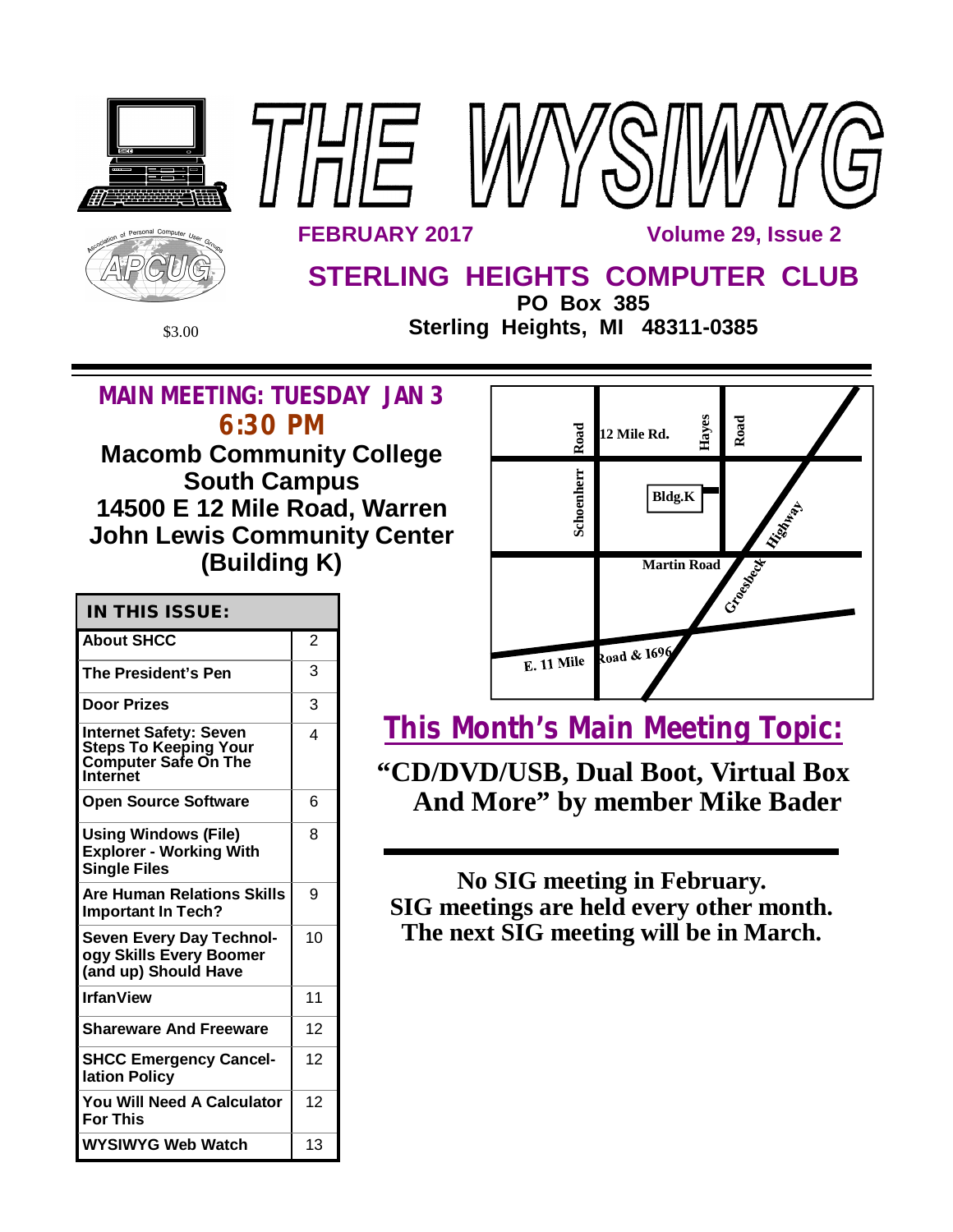### **THE WYSIWYG FEBRUARY 2017**

**Guests and visitors are welcome. People can attend any SHCC meetings during two consecutive months before deciding to become a member or not. Meetings include the main meeting and SIG. July and August don't count since there is no main meeting. Membership includes admission to all SHCC functions and the newsletter. Membership is open to anyone. It is not limited to the residents of Sterling Heights.**

### **DUES: \$25/YEAR**

## **Resource People:**

Family Tree Firefox FoxPro General Computer Questions Hardware MS Publisher MS Word Spreadsheets

Rick Schummer Jack Vander-Schrier John Rady Rick Kucejko Rick Schummer Rick Schummer

Rick Schummer Don VanSyckel

## **SHCC Coordinators:**

| Hardware<br>MS Publisher<br>MS Word<br>Spreadsheets                                                                                                                                                                                                                              | John Rady<br>Rick Kucejko<br><b>Rick Schummer</b><br><b>Rick Schummer</b>                                                      | 2016 SHCC Officers |
|----------------------------------------------------------------------------------------------------------------------------------------------------------------------------------------------------------------------------------------------------------------------------------|--------------------------------------------------------------------------------------------------------------------------------|--------------------|
| <b>SHCC Coordinators:</b><br>Associate Editor<br>Door prizes<br>Greeter for visitors<br>Newsletter publisher Rick Kucejko<br>Program Coordinator Mike Bader<br>Publicity<br>Resource People<br>PC SIG<br>Welcome & check-in Jim Waldrop<br>desk.<br>Web Site<br>Web Watch column | Rick Schummer<br>Don VanSyckel<br>Jim Waldrop<br>Patrick Little<br>open<br>Jack Vander-Shrier<br>Don VanSyckel<br>Paul Baecker |                    |
|                                                                                                                                                                                                                                                                                  | <b>Contact Information:</b>                                                                                                    |                    |

| Paul Baecker           |              |
|------------------------|--------------|
| Mike Bader             | ハーハーハーハーハーハー |
| Bernie DeFazio         |              |
| Rick Kucejko           |              |
| Patrick Little         |              |
| <b>Rick Schummer</b>   |              |
| Don VanSyckel          |              |
| Jack Vander-Schrier    |              |
| (Call Jack after noon) |              |

586-286-2314 586-447-6683 586-864-6558 248-879-6180 [rick@kucejko.com](mailto:rick@kucejko.com) 586-264-1497 [pblittle@wideopenwest.com](mailto:pblittle@wideopenwest.com) 586-254-2530 [rick@rickschummer.com](mailto:rick@rickschummer.com) 586-731-9232 [don@vansyckel.net](mailto:don@vansyckel.net) 586-739-5952 [jvanders@comcast.net](mailto:jvanders@comcast.net) webwatch@sterling heightscomputerclub.org [mdbader@flash.net](mailto:mdbader@flash.net) [berniede1@wowway.com](mailto:berniede1@wowway.com)



# **Four Month Meeting Schedule:**

**CLUB ADDRESS:** PO Box 385, Sterling Heights, MI 48311-0385 **CLUB E-MAIL ADDRESS:** [Info@SterlingHeightsComputerClub.org](mailto:Info@SterlingHeightsComputerClub.org) **CLUB WEB PAGE:** <http://www.SterlingHeightsComputerClub.org>

> **FEBRUARY 2017** 7 - SHCC – **"CD/DVD/USB, Dual Boot, Virtual Box And More" by member**

- 1 COMP meeting
- **7 SHCC "Quad-copter With Computer Control" by Sam Chapatwala of the Detroit Beagle-bone Community**  12 - SEMCO meeting

### **APRIL 2017**

- 4 SHCC—Main Meeting
- 5 COMP meeting
- 9 SEMCO meeting

### **MAY 2017**

- 2 SHCC—Main Meeting 3 - COMP meeting 14- SEMCO meeting
- ? PC SIG

# **Other Computer Clubs:**

As a member of SHCC, you can attend meetings of other clubs where we have reciprocating membership agreements, at no charge.

### **Computer Club of Marysville and Port Huron (COMP)**

Time: 1st Wednesday, 7:00PM Place: Mackenzie Bldg, Room 201, St Clair Community College, Clara E McKenzie Library-Science Building, 323 Erie St. Port Huron, MI (810) 982-1187 Web Page:<http://www.bwcomp.org> Reciprocating: Yes

### **South Eastern Michigan Computer Organization (SEMCO)**

Time: 2nd Sunday at 1:30PM Place: Altair, 1820 E Big Beaver Road, Troy, MI 48083 (248) 840-2400 Web page: <http://www.semco.org> Reciprocating: Yes

### **Royal Oak Computer Club**

Time: Every Wednesday at 12:30 Place: Mahany/Meineger Senior Community Center 3500 Marais Ave. Royal Oak, MI 48073 248-246-3900 Reciprocating: No

Newsletter submissions are due 10 days before the club meeting, but the earlier the better. They should be sent to :

WYSIWYG Publisher

5069 Fedora, Troy, MI 48098

OR at the e-mail addresses: newslet-

Unless stated otherwise, all materials contained in this newsletter are copyrighted by the Sterling Heights Computer Club. License is hereby granted to other clubs (non-profit) to reprint with credit.  $\odot$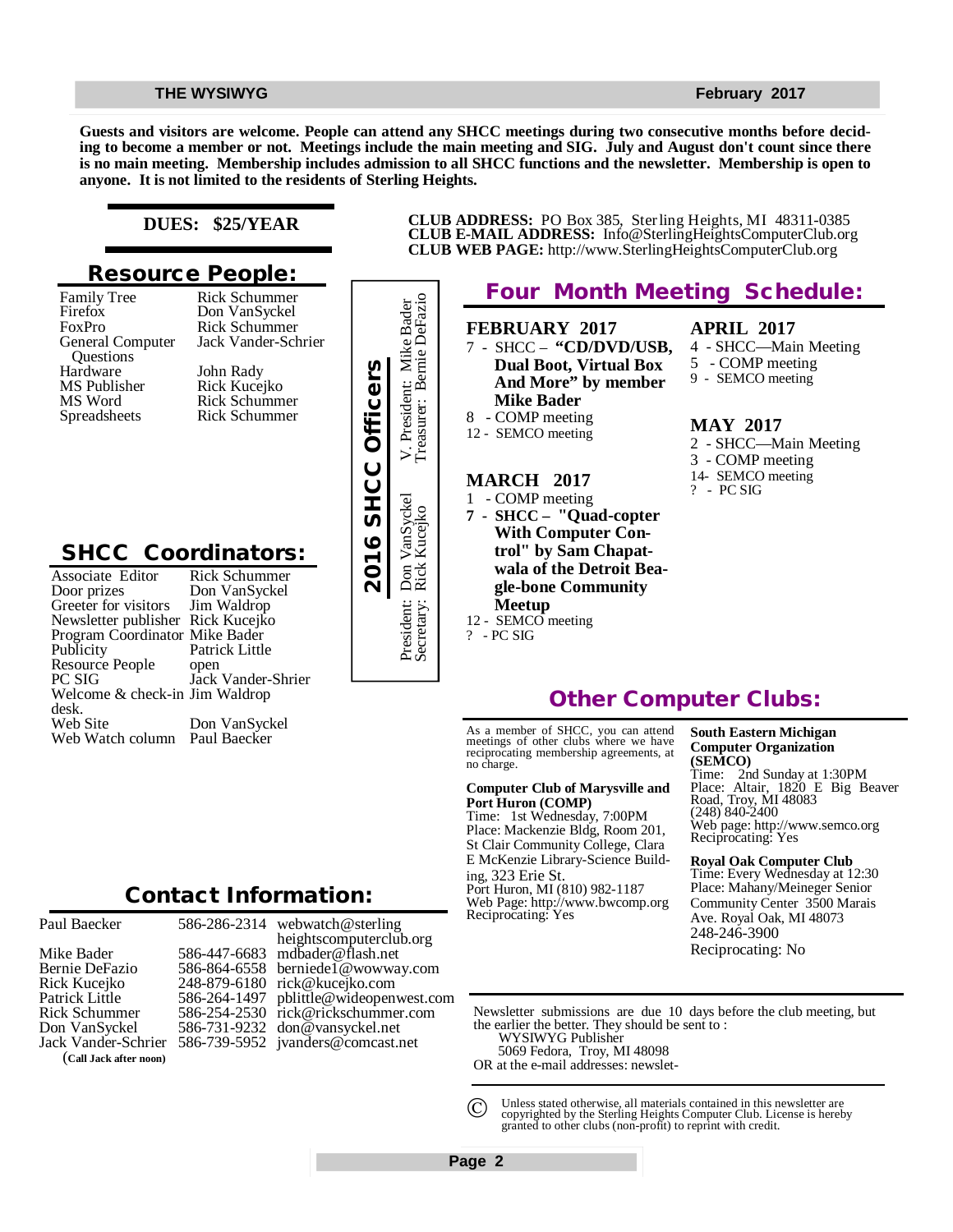### **The President's Pen**   *by Don VanSyckel*

I t's been a long month, much longer<br>than normal. As most of you know<br>I wasn't at the January meeting be-<br>cause I broke my left leg a week before t's been a long month, much longer than normal. As most of you know I wasn't at the January meeting be-Christmas. So not only is it dreary winter but I'm even more confined, having been out of the house only three times in the last 52 days. Well, at this point no one can say I have a screw loose. I have an extra screw that's tightly holding things together which has to come out before I can venture out safely.

I'm making a list of things I want to do when I'm finally mobile again, which includes visiting the computer store and drooling over many of the new products we saw previewed in the November meeting by Mr. Tapaninen of Micro Center.

One of the things I've been doing is catching up on things, well, mostly paper work. This has involved hitting quite a few web sites for various reasons. I use Firefox browser and I<br>have the add-on. NoScript. have the add-on, NoScript, installed. NoScript monitors the Java, Java script, and other behind the scenes stuff that goes on when you view a web page. It's unbelievable how much stuff happens behind your back, or possibly I should say under your nose that you don't know about, but more importantly you wouldn't approve of. With NoScript, I don't approve of it.

Some of you would find NoScript very annoying. Others of you would feel a new peace of mind with NoScript. Let me explain. When you install and enable NoScript it begins challenging the behind the scenes stuff you never knew about. For each of these, your options are to enable a certain

site permanently, enable a certain site this time only, or enable all the sites on page this time only. Sites such as google-analytics, Facebook, adthis, and ad-that never get enabled. Sites such as my-bank, my-online-store, my-doctor, my-broker, and my-other-stuff get enabled permanently. After hitting one of my sites once I'm not challenged the next time. I look at it as the roadside sign next to construction says "A temporary inconvenience for a permanent improvement."

It nice not having all the annoying ads and being tracked. Nothing is perfect and some web sites use other means for ads and tracking but it's a whole lot less than before.

Firefox has literally hundreds of addons available. These add-ons are mostly freeware but there are some requesting payment. Some add-ons are general in nature and others are quite specific. If you're interested in add-ons, my advice is don't jump in and start loading them. Look through the add-ons and make a note or two. When you've gone through them look at how many are on your list. Remember, every add-on you load takes time, CPU time, to load and to run. Every add-on "believes" it doesn't effect any other add-on. If any add-on does interact with others, the more you have loaded the harder it is to find the offender.

Also I think there can be too many add-ons loaded. There are limits to everything. So my advice is pick the add-ons that are most important to you and load a few; and use them for a while. Then go back to your list and load the next round; use them for a while. Don't rush (load everything the first day) and don't get greedy (load every add-on in the collection).

February will have another timely presentation. SHCC member Mike Bader will present "CD/DVD/USB, Dual Boot, Virtual Box And More". This meeting could save you time. money, and aggravation.

A A A A A

**If your e-mail or mail address changes, please e-mail: secretary@SterlingHeights ComputerClub.org**



# **Last Month's Meeting**

Let month SHCC member Paul<br>Baecker presented "Inventory<br>from Scratch in a Spread-<br>sheet". This was an excellent introast month SHCC member Paul Baecker presented "Inventory from Scratch in a Spreadduction to a real life useful application of a spread sheet. This can be used for many items around the home from hobby items to DVDs owned to an inventory of your bucket list.

用 用 用 用

# **Member Ads**

ds are available free to SHCC members, and are limited to computer related items for non-commercial purposes. Any ad shall ds are available free to SHCC members, and are limited to computer related items for non be a maximum of twelve newsletter lines of text.

e e e e e

**If your dues are paid in the month they are due, as shown on the invoice the club sends, you automatically get an extra month of membership. This policy has been in effect for many years but newer members may not be aware of this "free month" policy.**

# **Door Prizes**

**D** oor prize drawings are held at regular club meetings. The winner's circle for January included:

**Richard Katnik** won Photo Explosion software

**Phil Reynaud** won a Cat-5 cable

**Paul Cozort** won a Chromecast antenna (for watching free TV)

**Martee Held** won a power strip

**Don Hjelle** won ID Protection booklets

有 有 有 有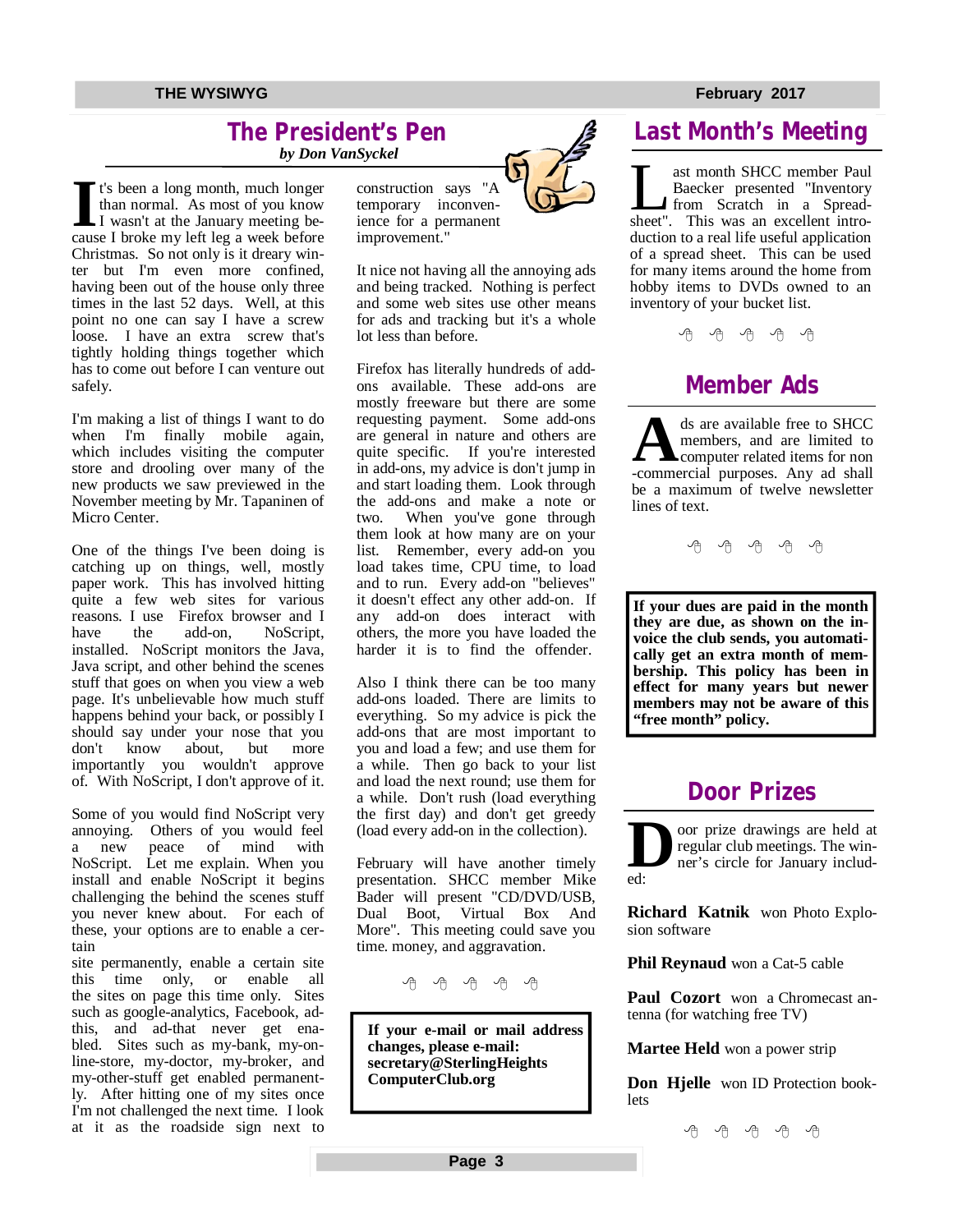# **Internet Safety: Seven Steps To Keeping Your Computer Safe On The Internet**

*From the Ask Leo Newsletter <https://askleo.com>*

**I** nternet Safety is difficult, yet critical. Here are seven key steps to keep your computer safe on the internet.

Viruses and spyware and worms … oh my!

The very concept of "internet safety" is almost an oxymoron these days.

It seems not a day goes by that we don't hear some new kind of threat aimed at wreaking havoc across machines connected to the internet.

Here are some things you can (and should) do to stay safe.

### **1. Use a Firewall**

### Firewall

A **firewall** is a barrier between something that is potentially dangerous and something you want to keep safe.

The term comes from the automotive industry. There is a wall of metal behind your car's dashboard designed to keep the passengers safe should the engine catch on fire. Hence, the term "fire wall".

In computing, a firewall is typically a networking device – often a router – that is designed to understand network traffic to some degree. Its job is to block malicious or unauthorized network traffic from crossing the firewall into a protected network.

The most common examples of a firewall are most consumer and smallbusiness routers. These devices not only allow multiple computers to be connected to a single internet connection, but they act as a type of firewall, protecting against malicious traffic from the internet. There are also dedicated hardware appliances that act only as firewalls, and there is software that can be installed on PCs to act as a firewall as well. Recent versions of Windows include a built-in software firewall.

A firewall is a piece of software or hardware that sits between your computer and the internet and only allows certain types of data to cross. For example, a firewall may allow checking email and browsing the web, but disallow things like Windows file sharing.

If you're connected to the internet through a router, you already have a type of hardware firewall that prevents random networking-based external threats from reaching your computers. Most recent versions of Windows include a software firewall that is on by default.

### ·**2. Scan for malware**

virus

**Malware** is short for *mal*icious soft*ware*.

Malware is a kind of catchall phrase that encompasses pretty much any kind of software that could cause harm to your data or your machine. It includes software such as viruses, spyware, adware, Trojans, worms, scareware, and more.

The term was probably developed by people (like me) who didn't want to keep writing out "viruses and spyware and adware and …" when writing about current internet threats.

from the Ask Leo Glossary Sometimes, most commonly via email attachments, malware is able to cross the firewall and end up on your computer anyway.

A malware scanner will locate and remove them from your hard disk. A *real-time* scanner will notice them as they arrive, even before they hit the disk, but at the cost of slowing down your machine a little, and occasionally even interfering with other operations.

**Important:** Because new malware is being created every day, it is *critical* to keep your anti-malware definitions upto-date. Be sure to enable the scanning software's automatic-update feature and have it do so *every day*.

### vulnerability

A **vulnerability** is a bug or design flaw in software that allows that software to be used in some malicious and unintended way.

All software has bugs, which are nothing more than mistakes made in the design or implementation of the software. Bugs can take many forms, from simply displaying something improperly, to crashing the application or entire machine.

When a bug can be intentionally triggered and in turn exploited for malicious purposes, that bug is termed a vulnerability.

The results of exploiting a vulnerability may have nothing to do with the software's primary purpose. All that matters is that the vulnerability can somehow be used by malware – typically to infect the machine on which the software is running.

I'd wager that over half of all virus infections *don't have to happen*. Software vulnerabilities that malware exploits usually already have fixes available by the time the virus reaches a computer.

The problem? The user simply failed to install the latest updates that would have prevented the infection in the first place.

The solution is simple: enable automatic updates in both Windows and applications.

### **4. Educate yourself**

### phishing

**Phishing** is the attempt to represent one's self – typically via email – as someone or some organization that you are not, for the purposes of maliciously acquiring sensitive information.

The most common examples of phishing emails are carefully crafted to appear as if they had come from a banking institution, directing the recipient to a web site which itself looks very much like the bank's official website. The catch is that the email is not from the actual bank, and the web-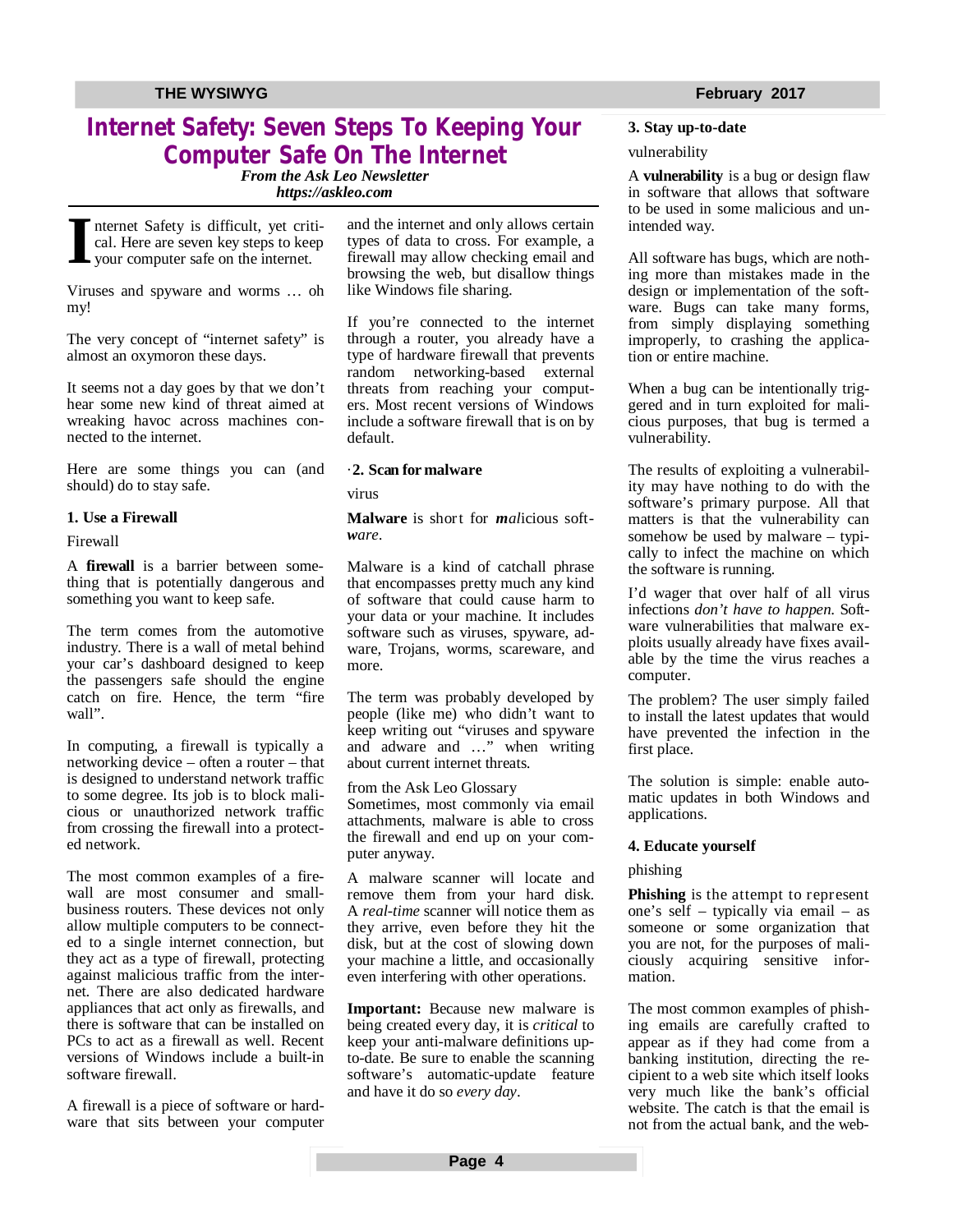site is a forgery. By fooling the visitor into thinking that the site is legitimate, the phishers can obtain that person's log-in credentials when they attempt to log in to this fake site.

Some very poor yet surprisingly successful phishing attempts don't use web sites at all, but simply portray themselves as a major online service in email. The email requests that the recipient reply with account information, often including username and password, for some made-up yet important-sounding reason.

To be blunt, all of the protection in the world won't save you from yourself.

- Don't open attachments you aren't *positive* are OK; attachments are one of the most common ways that malware spreads.
- Don't fall for phishing scams. *Be skeptical.* Phishing is a common way that online accounts are hacked into and can lead to more serious issues like identity theft.
- Don't click on links in email you aren't *positive* are safe.
- Don't install "free" software without checking it out first. Many "free" packages are so because they come loaded with spyware, adware, and worse.

When visiting a website, did you get a pop-up asking if it's OK to install some software that you're *not sure of* because you've never heard of it? *Don't* say OK.

*Not sure* about some security warning you've been given? *Don't* ignore it. *Research it* before doing anything.

And of course, choose secure pass-<br>words and don't share them words and don't share them with *anyone*.∙

### **5. Secure your home network and your mobile connection**

wifi - open

An **image backup** is a complete copy of a hard disk or other media being backed up. The copy is complete in that it can be restored to a *completely empty* hard drive – as in a replacement hard drive after a failure – and the result is a hard drive that contains everything that the original did.

There are, of course, nuances to and even disagreement on the term's meaning.

An image of a hard disk *most commonly* refers to a copy of all files, folders, and overhead information stored on the disk, including the information required to boot.

Another definition used less frequently is that an image is a copy of every sector on the disk, *including those that are not used*, as well as their physical layout. This is more commonly referred to as a "clone".

An image by the first definition is all that is needed for backup purposes. When restored, the files are replaced on the hard disk, but not necessarily in the same physical locations as they were originally. (One positive side effect is that often a restored hard disk has no fragmentation.)

The second, when restored, places all files in exactly the same physical location as the original and restores all unused sectors as well, thus enabling deleted-file data recovery and potentially other forensic techniques.

Finally, the term image can be applied to either a partition, one portion of a hard disk, or to an entire hard disk. While making image backups of specific partitions can have value, only an image backup of an entire hard disk can be used to restore to a replacement hard disk.

from the Ask Leo Glossary If you're traveling and using internet hotspots, free WiFi, hotel-provided internet, or internet cafes, you *must* take extra precautions.

Make sure your web email access – or, for that matter, *any sensitive website access* – is only via secure (https) connections, or that your regular mail program is configured to use only encrypted connections. Don't let people "shoulder surf" and steal your password by watching you type it in a public place.

Make sure your home WiFi has WPA2 -security enabled if anyone can walk within range, and you've changed your router's administrative password.

### **6. Don't forget the physical**

### encryption

Encryption is the process of mathematically processing data using an encryption "key" – such as a password or passphrase – in such a way that the result of the combination is ... continue reading »

from the Ask Leo Glossary An old computer adage is that "if it's not *physically* secure, it's not secure."

All of the precautions I've listed above are pointless if other people can get at your computer. A thief can easily get at all the unencrypted data on your computer if they can physically get to it. Even log-in passwords can be easily bypassed if someone has access to your computer.

The most common scenario is a laptop being lost or stolen during travel, but I've also received many reports from people who've been burned because a family member, friend, significant other, or roommate accessed their computer without their knowledge.

### **7. Back up**

### image backup

An image backup is a complete copy of a hard disk or other media being backed up. The copy is complete in that it can be restored to a completely empty hard drive – as in a replacement hard drive after a failure – and the result is ... continue reading »

### from the Ask Leo Glossary

I know that backing up doesn't feel like a "security" measure, but ultimately, it can be one of the most powerful ways to recover if you ever encounter a security-related issue.

The damage done by almost any kind of malware can be quickly reversed if you have a recent backup to restore to.

Having a back-up copy of your data (*all* your data) can help you recover after computer is lost or stolen (not to mention when a hard disk dies).

### **THE WYSIWYG FEBRUARY CONSULTER STATES AND THE WYSIWYG FEBRUARY 2017**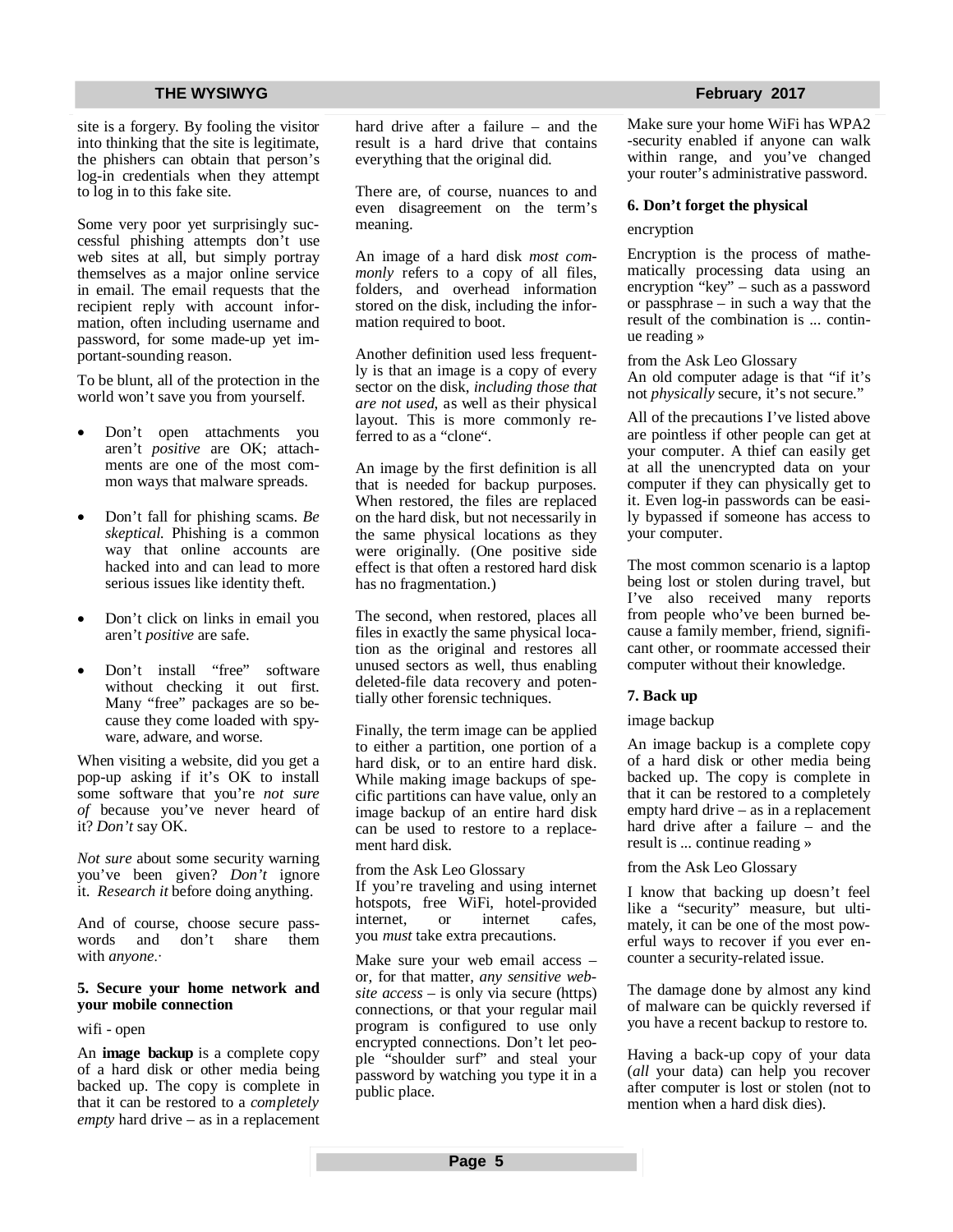Backing up your email and contacts can be a critical way to restore your world should your online account ever be compromised.

Backups truly are the silver bullet of the computing world: a proper and recent backup can help save you from

just about any disaster, including security issues.

*This article is republished, with permission, from the Ask Leo! Newsletter.* 

## **Open Source Software**

*by Geof Goodrum, Potomac Area Technology and Computer Society [www.patacs.org](http://www.patacs.org) [linux@patacs.org](mailto:linux@patacs.org)*

Audacity –  $v2.1.2$ . <http://www.audacityteam.org/.>

Free GNU General Public License source code and executables for Microsoft® Windows®, Apple® macOS™ and GNU/Linux® by James Crook, Martyn Shaw, Vaughan Johnson and Gale Andrews. Audacity® is free, open source, cross-platform audio software for multi-track recording and editing.

Features include:

- Record live audio
- Record computer playback on any Windows Vista or later machine
- Convert tapes and records into digital recordings or CDs
- Edit WAV, AIFF, FLAC, MP2, MP3 and Ogg Vorbis sound files AC3, M4A/M4R (AAC), WMA and other formats supported using optional libraries
- Cut, copy, splice or mix sounds together
- Numerous effects including change the speed or pitch of a recording

[Screenshots at: <http://www.audacityteam.org/about/> screenshots/]

**Battle for Wesnoth** – v1.12.6. <https://www.wesnoth.org/.>

Free GNU General Public License source code and executables for Microsoft® Windows®, Apple® macOS™ and GNU/Linux® by David White et al. The Battle for Wesnoth is a turn-based tactical strategy game with a high fantasy theme, featuring both single player, and online/hotseat multiplayer combat. Fight a desperate battle to reclaim the throne of Wesnoth, or take hand in any number of other adventures.

Features include:

- Cross-platform: runs on Windows, Mac OS X, Linux, and others
- Single-player mode: campaigns and skirmish
- Multiplayer mode: networked and hotseat, cooperative and competitive
- Multilingual: over fifty available translations to choose from
- Extensible: user-made content from the add-ons server

[Screenshots at: [https://wiki.wesnoth.org/Screenshots\]](https://wiki.wesnoth.org/Screenshots)

**Clonezilla** – v2.4.7-8. <http://clonezilla.org/.>

Free GNU General Public License source code and bootable media image by Steven Shiau, K. L. Huang, Ceasar Sun, Jazz Wang, Thomas Tsai, Jean-Francois Nifenecker, Louie Chen, and Nagappan Alagappan. Clonezilla is a partition and disk imaging/cloning program similar to True Image® or Norton Ghost®. It helps you to do system deployment, bare metal backup and recovery. Two types of Clonezilla are available,

Clonezilla live and Clonezilla SE (server edition). Clonezilla live is suitable for single machine backup and restore. While Clonezilla SE is for massive deployment, it can clone many (40 plus!) computers simultaneously. Clonezilla saves and restores only used blocks in the hard disk. This increases the clone efficiency. With some high-end hardware in a 42-node cluster, a multicast restoring at rate 8 GB/min was reported.

Features include:

- Many File systems are supported: (1) ext2, ext3, ext4, reiserfs, reiser4, xfs, jfs, btrfs, f2fs and nilfs2 of GNU/Linux, (2) FAT12, FAT16, FAT32, NTFS of MS Windows, (3) HFS+ of Mac OS, (4) UFS of FreeBSD, NetBSD, and OpenBSD, (5) minix of Minix, and (6) VMFS3 and VMFS5 of VMWare ESX. Therefore you can clone GNU/Linux, MS windows, Intel-based Mac<br>OS. FreeBSD. NetBSD. OS, FreeBSD, NetBSD, OpenBSD, Minix, VMWare ESX and Chrome OS/Chromium OS, no matter it's 32-bit (x86) or 64 bit (x86-64) OS. For these file systems, only used blocks in partition are saved and restored. For unsupported file system, sector-to -sector copy is done by dd in Clonezilla.
- LVM2 (LVM version 1 is not) under GNU/Linux is supported.
- Boot loader, including grub (version 1 and version 2) and syslinux, could be reinstalled.
- Both MBR and GPT partition formats of hard drive are supported. Clonezilla live also can be booted on a BIOS or uEFI machine.
- Unattended mode is supported. Almost all steps can be done via commands and options. You can also use a lot of boot parameters to customize your own imaging and cloning.
- One image restoring to multiple local devices is supported.
- Image could be encrypted. This is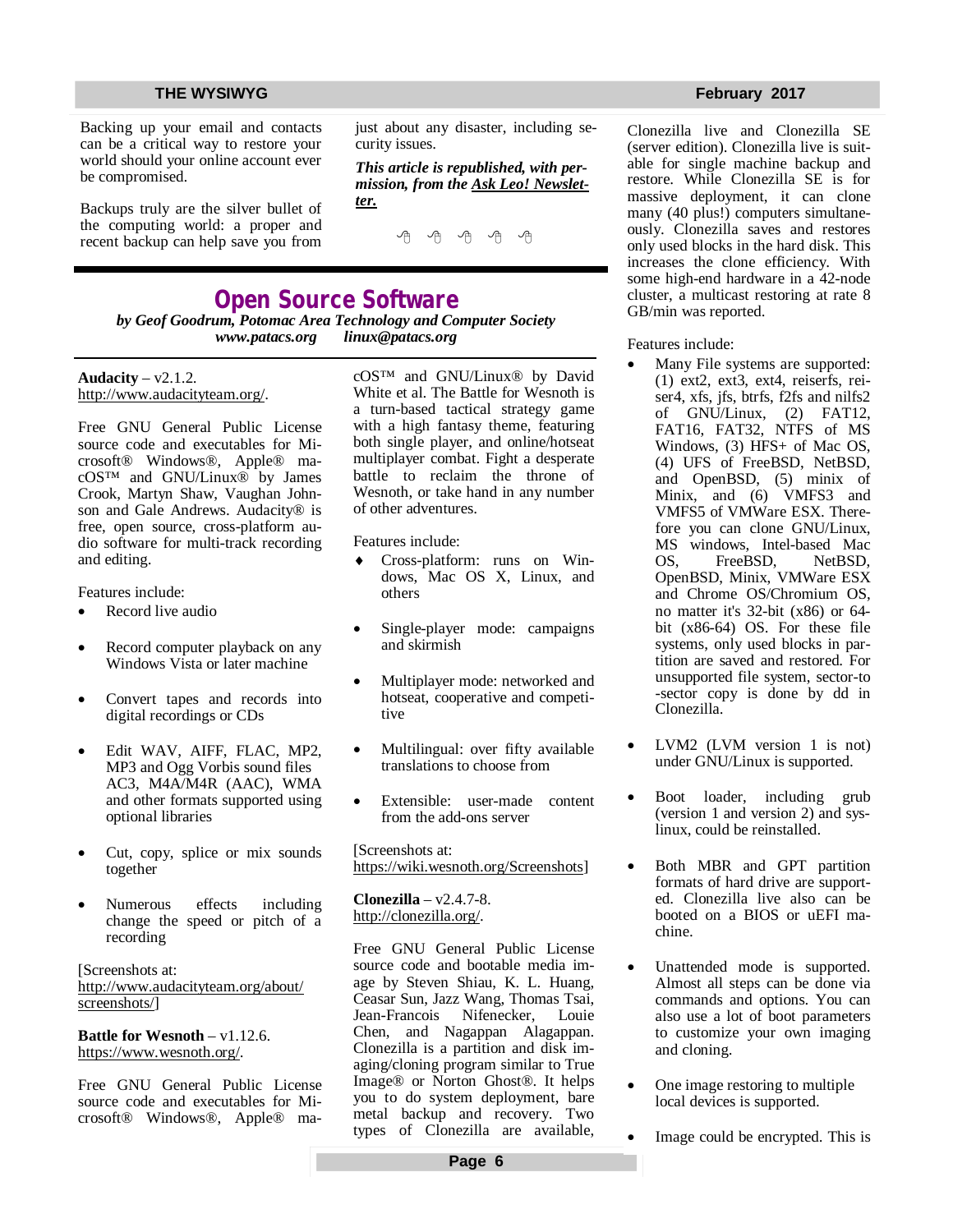done with ecryptfs, a POSIXcompliant enterprise cryptographic stacked filesystem.

- Multicast is supported in Clonezilla SE, which is suitable for massively clone. You can also remotely use it to save or restore a bunch of computers if PXE and Wake-on-LAN are supported in your clients.
- The image file can be on local disk, ssh server, samba server, NFS server or WebDAV server.
- AES-256 encryption could be used to secures data access, storage and transfer.
- Based on Partclone (default), Partimage (optional), ntfsclone (optional), or dd to image or clone a partition. However, Clonezilla, containing some other programs, can save and restore not only partitions, but also a whole disk.
- By using another free software drbl -winroll, which is also developed by us, the hostname, group, and SID of cloned MS Windows machine can be automatically changed.

Minimum System Requirements for Clonezilla live:

x86 or x86-64 processor 196 MB of system memory (RAM) Boot device, e.g. CD/DVD Drive, USB port, PXE, or hard drive

Limitations:

- The destination partition must be equal or larger than the source one.
- Differential/incremental backup is not implemented yet.
- Online imaging/cloning is not implemented yet. The partition to be imaged or cloned has to be unmounted.
- Due to the image format limitation, the image can not be explored or mounted. You can \_NOT\_ recover a single file from the image.
- Recovery Clonezilla live with multiple CDs or DVDs is not implemented yet. Now all the files have

to be in one CD or DVD if you choose to create the recovery ISO file.

 $\bullet$ [Screenshots at: <http://clonezilla.org/screenshots/?> in\_path=/00\_Clonezilla]

**Kernel Source** – v4.7.2. <http://www.kernel.org/.>

Free GNU General Public License source code for all platforms by the Linux community.

**Wmail** – v1.3.1. <https://github.com/Thomas101/wmail>

Free redistributable source code and executables for Microsoft® Windows®, Apple® macOS™ and GNU/ Linux® by Thomas Beverley. Wmail is the missing desktop client for Gmail & Google Inbox, bringing the Gmail & Google Inbox experience to your desktop in a neatly packaged app.

This is a small release with some bugfixes and performance improvements. Nonetheless, you should totally upgrade. It still contains all the awesome from all the previous releases.

Features include:

- Windows Support
- You can now hide and show the sidebar thanks to @alexweber
- Added an option for accounts not add unread count to app unread
- Ability to set default download location
- Custom account images
- Open link in background appears in right click menu
- Toggle menu bar linux, thanks to @jamesbvaughan
- Option to open links in background
- You can now change your account colour in the side menu

- Tray icon color picker
- The settings dialog has been tidied up a little
- Notifications & Unread counts
- The unread count is updated in a more responsive way
- Notifications now show subject and sender
- Option to disable notification sound
- Option to disable notifications completely
- Notifications no longer trigger on messages more that 2 days old stopping an onslaught the first time you launch the app
- Notifications no longer trigger when you press mark as unread in gmail
- Unread count in tray icon
- Menu and keyboard shortcuts for re-opening menus (cmd+n)
- Menu and keyboard shortcut for preferences
- Support for dark menu bar on **OSX**
- Keep the app open on linux after closing main window thanks to @russiancow
- Dragging the black sidebar now drags the window
- Updated a bunch of libraries and framework for better stability and latest security fixes, etc.

*This article has been obtained from dhe author's*<br>*publication by permission for APCUG member groups.*

A A A A A

**Page 7**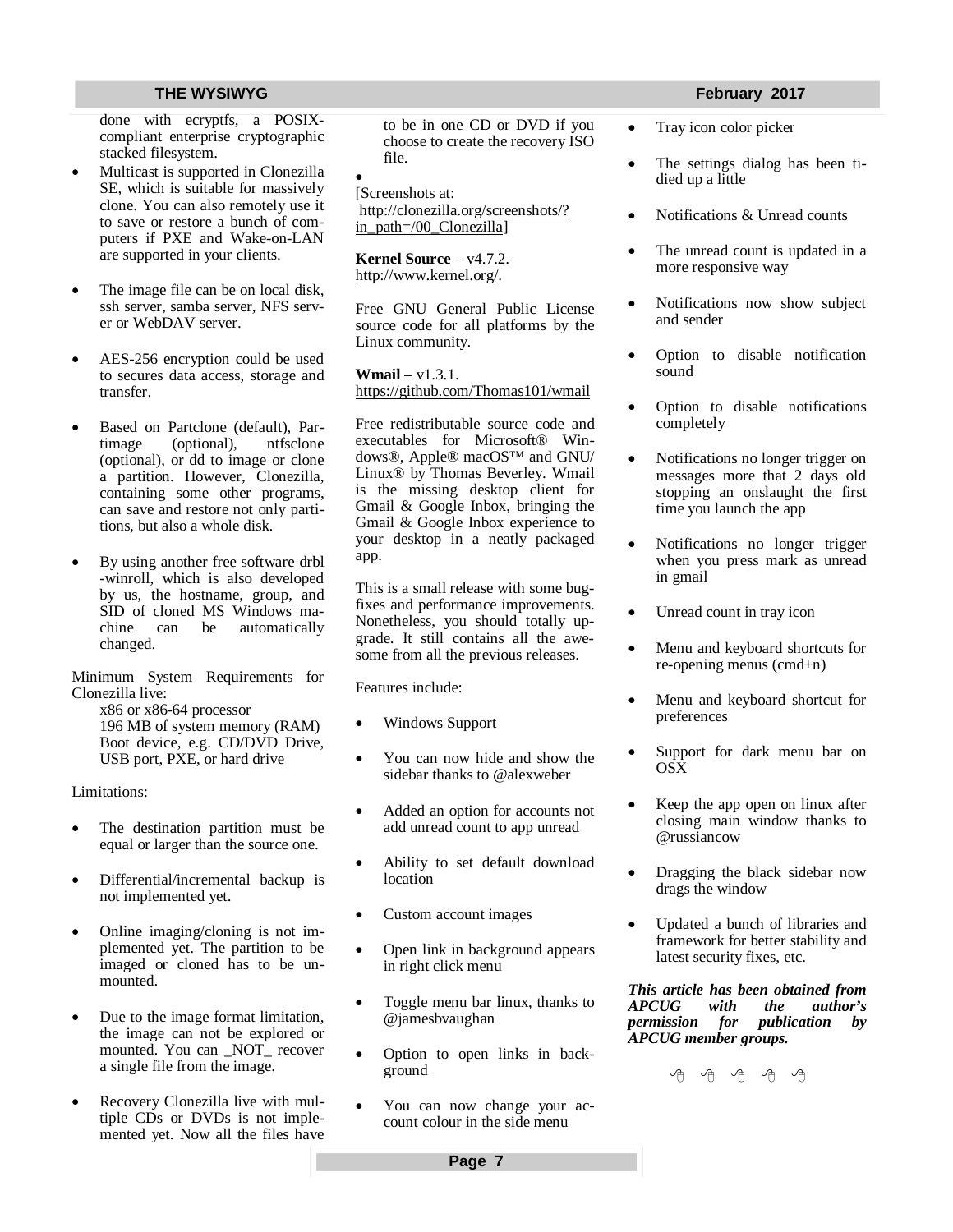## **Using Windows (File) Explorer — Working With Single Files**

*by Jim Cerny, Sarasota Technology UG, Florida www.thestug.org [jimcerny123@gmail.com](mailto:jimcerny123@gmail.com)* 

[Please read this article with your computer! DO the steps and you will find it all much easier to understand. Otherwise you will forget. Trust me on this.]

US ing File Explorer in Windows<br>Once you have learned how to explore sing File Explorer in Windows 10. your files and folders, how to FIND a file or folder you want, then you can WORK with that file or folder. Every file / folder has a NAME. You cannot have two files with the SAME name in the SAME folder. FILES take up computer space and contain data and information. FOLDERS are LOCATIONS in your computer or memory device.

Now open the Windows File Explorer app or program and find "Documents" (or "My Documents") in the left pane and click on it once to open the contents of the Documents folder in the right pane. You should be saving all your documents and most files here. To SELECT a file for some action, left-click on it once in the right pane and the file name should be highlighted. (NOTE: If you double-click on a file name your computer will try to OPEN that file using your computer's default program or app for that file type). When people say "click" using the mouse, they always mean a LEFTclick. A "right-click" of the mouse is specifically stated as a RIGHT-click.

### **DELETE A FILE**

Ok, let's say you want to DELETE a file. As usual, there is more than one way to do the same thing. If you RIGHT-CLICK your mouse on the file name a menu of choices will appear for you to pick from. One of these choices will be "Delete" – and, if you CLICK your mouse on "Delete" it will delete the file! (Another way to delete a file after you have selected or highlighted it is to left-click on the MENU option(s) at the top of the window). A file deleted from your C-drive will be placed in your Recycle bin from which you can restore it if you change your mind. This "Right-clicking" the mouse thing is really helpful in a great many places on your computer – whatever you right-click on, a menu of choices will appear. For example, if you rightclick your mouse on your desktop screen you will get a menu of choices of things you can do with your desktop. If you right-click on an icon you will get a menu of choices of what you can do with that icon. To make this pop-up menu go away without making any choices, simply left-click OFF of the menu. So, to delete a single file, highlight the file by clicking on it (in the right pane of the window), then RIGHT-click on the file to get the menu of choices, then click on "Delete".

You need to understand how to delete files from other memory devices, too. Suppose you have a small drive or a thumb-drive, camera or memory card plugged into your computer – how do you delete files from them? Well, the same way. All you have to do is FIND the files. And we discussed that in a previous article. Remember ALL FOLDERS are listed in the LEFT pane of the window – simply scroll down until you find the memory device listed and click on that device (the entire memory of the device is one big folder) and the contents will appear in the RIGHT pane of the window. Click on the folders to open them, etc., until you find the files you want to delete. Files deleted from other memory devices (that is, NOT your C-drive) will NOT go to your Recycle bin, they WILL BE DELET-ED. So be sure before you delete anything.

### **MOVE or COPY A FILE TO AN-OTHER FOLDER**

To MOVE a file simply DRAG the file to another folder. Dragging means placing your mouse arrow pointer ON the file name you want to move, HOLD DOWN the LEFT mouse button and, while you are holding it down, MOVE the mouse until the pointer is EXACTLY pointing at the destination folder. Then let up the

mouse button. You can drag ANY file and drop it into ANY folder. But be careful! Only move and copy files to YOUR folders (Documents, Pictures, etc.). Yes, you can drag and drop a document file into a pictures folder, and it is up to YOU to keep your files where you want them; the computer does not restrict your moving files. The starting folder is called the "origination" folder and the receiving folder is called the ceiving "destination" folder. If you DRAG a file from one folder to another you are MOVING the file and it will no longer be in the origination folder. But if you DRAG a file from a folder on one memory device, such as your C-drive, and drop it in a folder on ANOTHER memory device, such as a thumb drive, then it makes a COPY and the original file will still be in the origination folder. The file will now be in TWO places.

To ALWAYS make a COPY of a file, drag it while holding down the "ctrl" key on your keyboard. Then it will ALWAYS make a COPY.

While you are DRAGGING the file, as you move the mouse you will see a small box which tells you if you are MOVING the file or making a COPY of the file and will indicate the destination folder. When you let up the left mouse button to complete the move, make sure the tip of the arrow is indeed ON the correct destination folder!

### **CREATE A NEW FOLDER**

This also is easy. You should be IN the folder in which you want to create the NEW folder. In other words, you should have clicked on the folder on the left pane into which you want to create a new folder. The contents of that folder will be displayed in the right pane. At the top of the window will be an icon that will create a new folder – look for it and click on it once. A NEW folder will appear in the right pane – the NAME of the folder will be highlighted, "New folder", and ready for you to type in the NAME you want to give it. Every folder has a name, so give it a good one. Do not use odd characters in creating your names, use only letters, numbers, dashes, and spaces.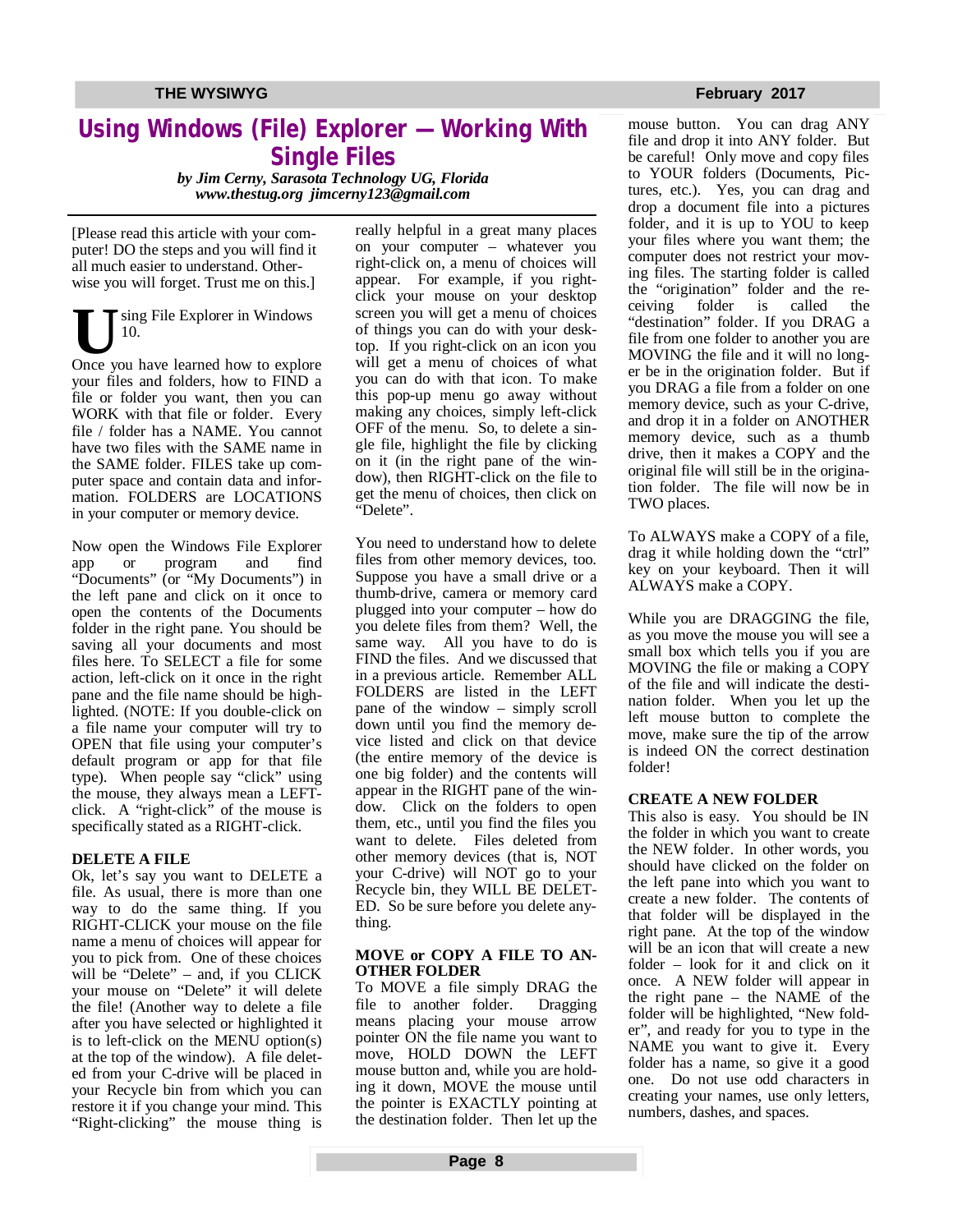### **TRY IT NOW**

Create a new folder and try MOV-ING files into it, one file at a time. Then move some of them back. You can drag a file to a folder in the LEFT or the RIGHT pane if you can see the folder. If you cannot see the folder you want, use the scrollbars so that you CAN see it. But remember a folder can be IN another folder, so

you may have to open a folder to see it. Give it a try. Try making COPIES of files, and then DELETE the copies. Deleting files you do not need keeps your computer cleaner and easier to find what you need. *This article has been obtained from* 

*APCUG with the author's permission for publication by APCUG member* 

有 伯 伯 伯

# **Are Human Relations Skills Important In Tech?**

*From the Ask Leo Newsletter <https://askleo.com>*

**T T**echnical aptitude and skills are<br>
important, of course. But per-<br>
haps as important is the ability<br>
to relate to and work with the people echnical aptitude and skills are important, of course. But perhaps as important is the ability around you.

This is actually for a school assignment for a class called Human Relations in Organizations. I have to ask someone with a career in my technology these three questions:

1.) What skills do you use every day to deal with others at work (co-workers and clients)?

2.) How often do you use those skills (a specific number, like a percentage of a typical day, or week)

3.) Do you think a class about human relations should be required for an Associates degree in computer programming? Why or why not?

Normally, I don't answer homework questions. You'd be surprised at how many I get that are obviously someone trying to get me to do their homework for them.

This one, besides appearing to be an honest question as part of an honest assignment, speaks to something I feel strongly about. It's not something I would have guessed when I started my career in computer programming.

Dealing with people is *much* more difficult than dealing with computers …

… and yet *way* more important.

### **What skills do you use every day…?**

There are many specific skills I use every day, but they all have a common thread: communication.

Whether I'm writing or editing an article, as I am right now, or discussing a problem with a client, or going over some task with an assistant, or even discussing business with my wife, it all boils down to effective communication.

I could certainly go on about technical skills and knowledge. They're important, and I do feel I'm fairly proficient technically.

But what most people fail to realize is that all those skills are virtually useless in isolation. What turns them into something meaningful is the ability to communicate ideas and concepts to others. Just as important is being able to understand and respond appropriately to the concerns, criticisms, and problems raised by others.

Communication is *the* skill I use every day. Every. Single. Day.

### **How often do you use those skills…?**

I know it's not a number, but my offthe-cuff answer is "all day long".

### **THE WYSIWYG FEBRUARY CONSULTER STATES AND THE WYSIWYG FEBRUARY 2017**

I work at home, usually alone. And even then, I'm in constant contact with my assistants, clients, and others. I write articles. I respond to questions. I interpret needs and turn those into solutions when I'm programming or working some other kind of problem.

Seriously, the communication is nearly constant.

If you forced me to give you a number, I'd say it's pretty close to 100%.

### **Should a class about human relations be required…?**

*ABSOLUTELY!* And, no, I'm not trying to suck up to your instructor by saying that.

To get more specific, I'd probably insist that a class in communication skills be required for all technical professions. That would include not only human relations and person-to-person interaction, but things like writing, critical thinking, persuasion, and more.

In one of my more important articles – "If I Had to Do It Over..." - I talked about what I would do differently, if I knew then what I know now.

The answer?

"I would have paid more attention in English class. Heck, I would have taken more English, grammar, and writing classes."

And really, that's just the tip of the iceberg.

Writing English well is just one component of communicating effectively, which in turn is just a component of relating to others well.

Nothing in my education really prepared me for what it meant to work in my profession. Yes, I could deal with computers very well. But people? That was a completely different matter. I did okay, but it wasn't due to any education or assistance I'd gotten in school. It was really trial by fire – learn as you go.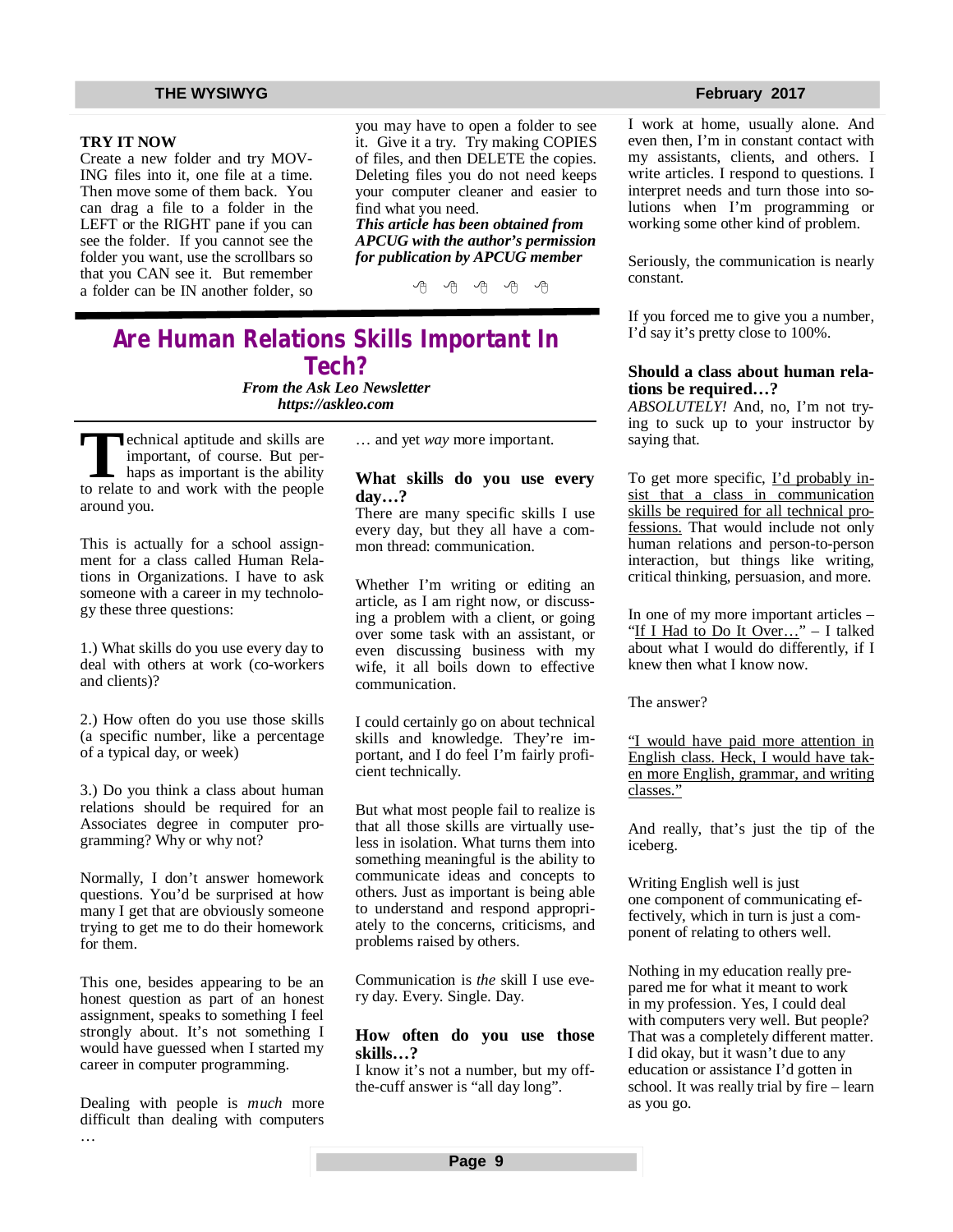Looking back, something like a good Human Relations course could have helped tremendously. It certainly would have benefited many of the people I've worked with in the years since.

### **The importance of human interaction**

As you can tell, and as I warned you, I've developed some passion around communicating and interacting with others effectively. That's not to say I do it perfectly – far from it. But I do absolutely believe in its importance.

It's very easy, particularly in technological fields such as computer programming, to focus on the "skills of the trade" without realizing you'll

never work in isolation. Your ability to program is important, but your ability to work with the people around you is as or more important. You'll have to take direction, explain problems, pose solutions, listen to disagreements, argue, disagree, apologize, take criticism, and more. All of that will come from people you may or may not respect, but with whom you still have to work.

The better you can relate – in addition to your technical skills – the more successful you'll be. If you're like me, the more satisfied you'll be, too.

*This article is republished, with permission, from the Ask Leo! Newsletter.* 

一个 一个 一个

## **Seven Everyday Technology Skills Every Boomer (and up) Should Have** *by Pam Holland, President and Instructor, TechMoxie*

*[www.tech-moxie.com](http://www.tech-moxie.com) [pam@tech.moxie.com](mailto:pam@tech.moxie.com)*

**T**derful things is both magical<br>
and daunting. It gives us the<br>
ability to do so many won-<br>
derful things – apps that measure echnology is both magical and daunting. It gives us the ability to do so many wonyour heart rate, show the constellations in your night sky, and stream radio from anywhere in the world. But with that comes the challenge of keeping up with our devices, new features, apps and websites – not to mention when things go wrong. For those eager to move beyond the basics of email and Google, we believe these 7 tech skills are key to getting the most out of technology – both today and going forward.

### **1. Use Your Voice**

Who would have thought that dictation would be a contemporary tech skill? Every device, from computer to smartphone now has the capability to turn your speech into text. Speech recognition, also known as voice-to-text, has improved dramatically, providing a wonderful alternative to the awkwardness of using an onscreen keyboard. Even commands can be spoken ("open email"…"send a text").

At first, speaking text or commands into a smartphone or tablet takes a bit of practice and may feel like patting your head and rubbing your stomach (think what you want to say…tap microphone icon…speak…tap 'done'…repeat). But with a little practice it quickly becomes natural.

Going Forward: More and more devices have voice features, including virtual personal assistants such as Apple's Siri, Windows' Cortana, and Google Now. These programs recognize natural speech patterns making it easy to get driving directions, find a restaurant or play music. The Amazon Echo, for example, is exclusively voice activated. Request it to play music or news, or current weather. It can be paired with devices to control your home environment. And importantly, voice commands are empowering for users with vision impairment or physical limitations such as a tremor.

### **2. Conduct a Search**

Basic internet searching is pretty simple – just plugging in a few words will usually get you what you need. But having good search skills is like having a super power. Find an old email with a favorite recipe, locate a

'missing' App on your smartphone, or locate a specific phrase in a document or website.

Going Forward: Using search is more than the internet. Rather than trying to remember where Microsoft, Apple or Google hid a particular setting, use the search feature on your device (e.g., printer setup). Apple has even added a search feature on iPad and iPhone for settings alone – a nod to the frustration that many of us have experienced trying to locate a feature.

### **3. Send Text Messages**

We are often asked about the advantage of texting versus email. The appeal of texting is in the immediacy – like a non -verbal phone call. There are far fewer steps to sending (and receiving) a text message, and much greater likelihood that the recipient will see the text right away (assuming, of course that their cell phone is at hand…). Texting is a great way to communicate on the fly.

Going Forward: You can use text messages to access and manage online accounts, send a photo, receive emergency alerts, schedule airport pickups, and more. If you're running late, need to send a phone number, or don't have time for email to load, texting lets you get in touch quickly. And you can also send a voice recording text – one more way to avoid typing on that small screen.

### **4. Get to Know Your Accessibility Settings**

All devices have "accessibility features" that help you make your computer, tablet, or smartphone easier to touch, see, and hear. You can make icons bigger/bolder on smartphones, increase the font size on email, and increase the size of the mouse "pointer" on your computer screen (something TechMoxie recommends to all our clients).

Importance Going Forward: These features help us accommodate for what may be poor tech design, but also help as we age and need a little "extra" to see and hear better.

### **5. Order an Uber**

Access to transportation is freedom. With Uber, reasonably priced transpor-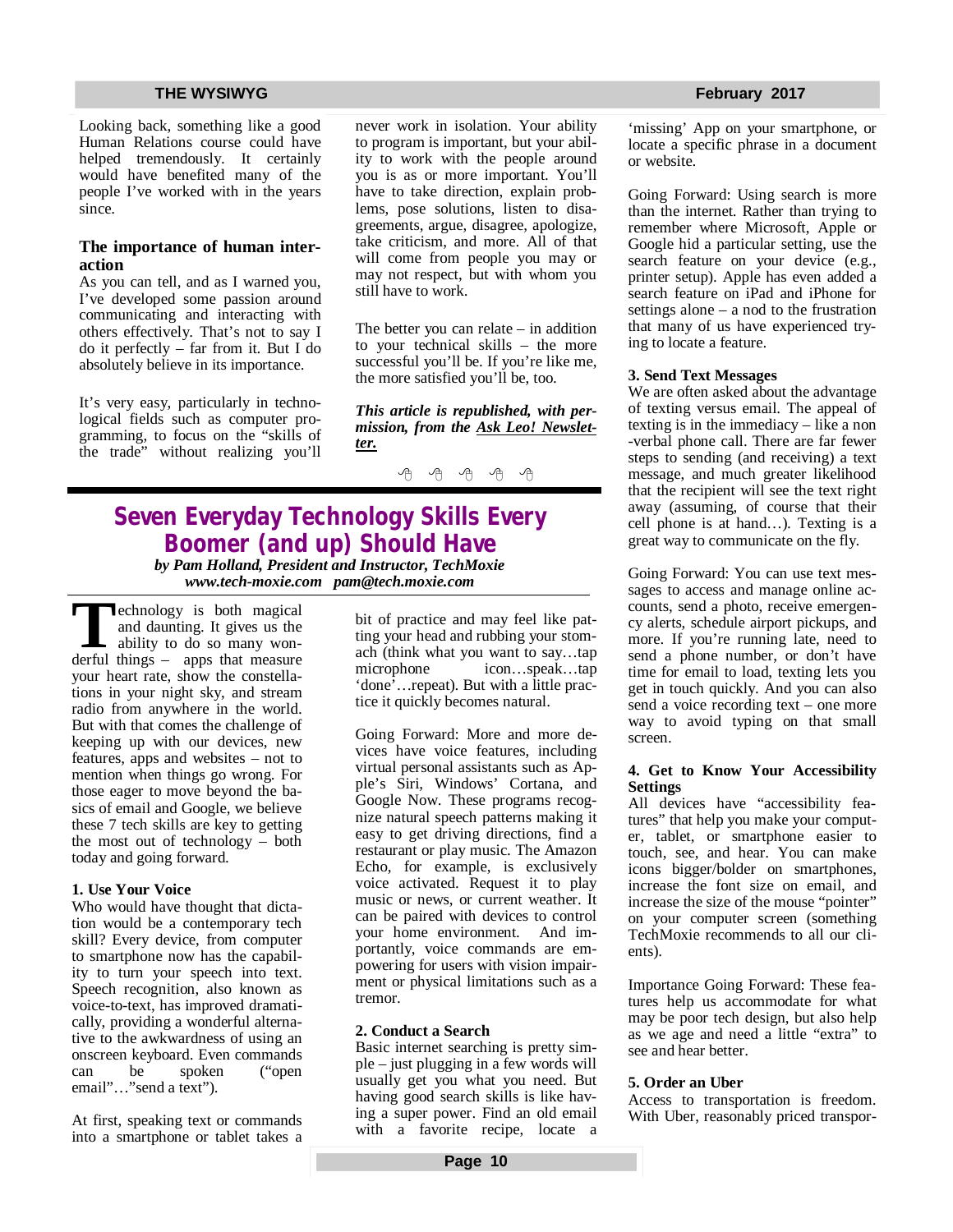tation is available with a few taps on the app. Your credit card information is stored when your account is set up and all payment is done through the app. And Uber's no tipping policy means that at the end of the ride, cash nor credit card need be presented. The Uber app shows available cars in your area, giving you immediate information on the wait time for a car (which even in suburban neighborhoods may be only a few minutes).

Importance Going Forward: Using Uber is increasingly essential to older adults who may not wish to drive at night, or may want to not keep a car at all. It is also a great emergency back up transportation mode in the event of a car breakdown or bad weather. Tip: try using an Uber when you don't need to, so you will be ready when you really need to get somewhere.

### **6. Download an App**

Mobile devices come loaded with a great assortment of apps, but there the fun really begins when you find apps that leverage your interests. Downloading an app is not particularly difficult, but entails recalling the (correct) password and knowing how to occasionally update credit card information.

Getting comfortable with apps is a key skill, particularly as entertainment, health and the latest innovations are available via apps on smartphones and tablets. Beyond pure fun, there are many practical apps such as for paying parking meters, making dinner reservations and ordering an Uber.

### **7. Be Curious**

Curiosity…we think this is why technology comes so easily to children. They are naturally programmed to explore through touch, to ask questions, and to practice. If you want to stay up-to-date, let your curiosity loose. Try tapping unfamiliar icons and let yourself play (really…it won't break!). As you master the first six skills, you'll find that new innovations will be easier as they build on your existing skills.

*This article has been obtained from APCUG with the author's permission for publication by APCUG member groups.*

A A A A A

tions can be found on Irfan's Web site<br>under Support IrfanView Support IrfanView<br>ew.com). Both versions  $(www.irfanview.com)$ . can also be downloaded at this site. The latest 4.41 version comes in both a 32 bit and 64-bit version. The program has some 58 plug-ins that are contained in a separate download. Information on what these do can also be found at his web page under Plugins. There is a wealth of other information on the program there including an FAQ and forum section.

Irfan has received over 65,000 messages of congratulations and well wishes on the program. I have e-mailed him on several occasions when I have run into an issue. He has almost always responded within 24 hours. I'm not sure whether support is available to non-registered users, but if not, all the more reason to register your copy. If this sounds like a commercial for the program, perhaps it is. When I find a program which has served me so well all these many years, I like to promote it. I have written about the features in the past but the best way to check them out is to download the product and try it. You will find it can do many of the things that more expensive imaging programs can do and I'm pretty sure it will do some things they can't. Give it a try, and if you like it, cough up the registration fee. It is one of the best bargains on the market!

**IrfanView** *by Joe Nuvolini, APCUG Rep <http://ppcompas.apcug.org> glenihan [@comcast.net](mailto:@comcast.net)*

One of my favorite programs, IrfanView, is 20 years old this year. I can't remember when I discovered this exceptional program but it coulnot have been too long after its release. I use it for all my imaging needs. I have used it to manage all the photos on my Web page and have so for years. I have found the batch resize/rename feature extremely useful in this area. I registered it early on when the fee was \$10. Now that is up to \$12, which is about an increase of one euro.

I have always urged those who use it to register, as at that price it is an exceptional value. When you register it you get your name and a code you can paste into the registration area and your name will be displayed as the owner (see image). Payment op-



**Page 11**

*This article has been obtained from APCUG with the author's permission for publication by* 

*APCUG member groups.*

e e e e e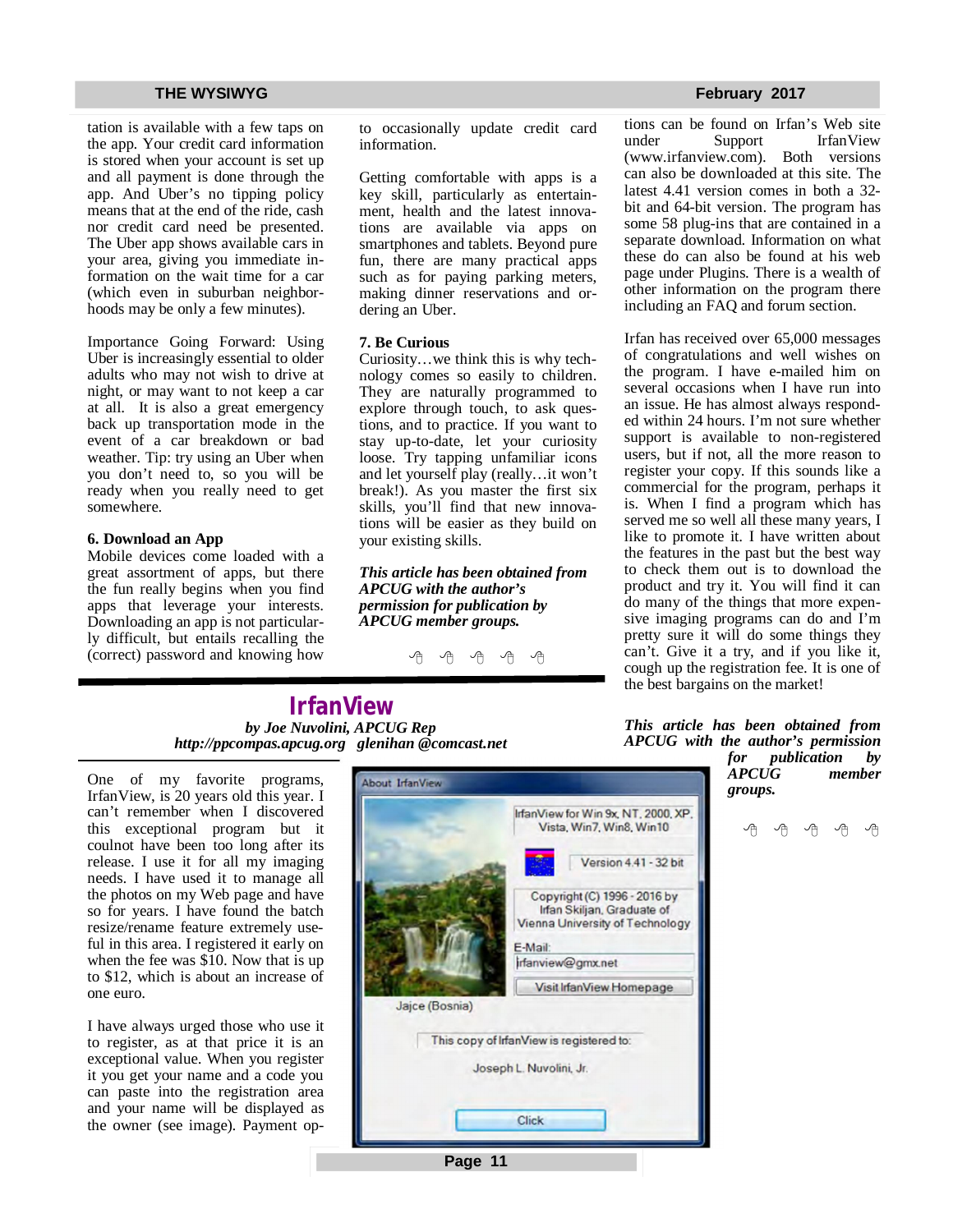# **Shareware And Freeware**

*by Kent Mulliner, Bristol Village Computer Club, OH [www.bvres.org](http://www.bvres.org) [webmaster@bvres.org](mailto:webmaster@bvres.org)*

The two terms, shareware and<br>
freeware, are used inter-<br>
changeably and refer to soft-<br>
ware that is available without a rehe two terms, shareware and freeware, are used interchangeably and refer to softquired payment (examples include Firefox, and the LibreOffice Suite). As an alert, we should be aware that these are usually developed / written by goodhearted individuals or groups, but the absence of a revenue source can be a constraint on maintaining and developing the refinements needed by software in a rapidly changing environment. Increasingly, we are seeing Shareware groups seeking donations to offset commercial revenue. Examples include LibreOffice and Thunderbird. This latter was developed by the Mozilla group but they have decided that it is not fair to Mozilla users to transfer revenue to maintain Thunderbird. Thus they are seeking voluntary donations from Thunderbird users to further develop and maintain the program.

Approached practically, encouraging<br>freeware/shareware development freeware/shareware through donations is self-serving. The donations enable more active development and maintenance programs to keep the software up to date. The absence of freely given revenue can threaten the continuance of such software.

A current example is OpenOffice which was the forerunner of LibreOffice. It was developed by Sun Computing (which was bought by Oracle). In the initial purchase, many staff working with OpenOffice opted to join together to independently develop the software further and hence the birth of LibreOffice. Others stayed with OpenOffice but they also left Oracle and opted for the umbrella of Apache software (a shareware server company).

A recent word from this group is that they have decided to retire OpenOffice. In 2015, OpenOffice had a single update in October while LibreOffice had 14 over the course of the year. While some updates may

correct minor bugs, more importantly is that they correct vulnerabilities [to malware] that have been discovered. Apache OpenOffices vice president explained that it faced a severe shortage of staff to address vulnerabilities and that it was hard to adhere to the company's commitment to publicly announcing all vulnerabilities discovered without being able to correct (patch) those vulnerabilities.

The lesson is that while we can appreciate the availability of freeware/ shareware, this is only possible if funding is available to support development of the software. It is like National Public Radio. It is only available as long as people are committed to and able to assure its continuance at a quality level that you should demand (and you can make such a demand only because you have paid to make maintenance of that quality possible.

*This article has been obtained from APCUG with the author's permission for publication by APCUG member groups.*

4 4 4 4 5 4 5 4 5 4 5

## **SHCC Emergency Cancellation**

**S** terling Heights Computer Club meets at Macomb Community College (MCC). We will meet if MCC is open and will not if MCC is closed. MCC closure is announced with other school closings on many local TV and radio stations and on their web site. All members of SHCC have an email address. One of the SHCC officers will send an email to the addresses SHCC has on file alerting members to the event cancellation. If your email is broken, call an officer; don't leave a message, call another officer if you don't talk to someone live. It is your responsibility to keep the email address you have listed with SHCC current.

A A A A A

### **THE WYSIWYG FEBRUARY CONSULTER STATES AND THE WYSIWYG FEBRUARY 2017**

# **You Will Need A Calculator For This**

Take the number of the month you were born,

multiply by 4,

add 13,

multiply by 25,

subtract 200,

add the day of the month on which you were born,

multiply by 2,

subtract 40,

multiply by 50,

add the last two digits of the year in which you were born,

subtract 10,500.

Notice anything unique about your answer?

### *Submitted by Paul Baecker*

# **Presenters Wanted**

T he officers invite any member to make a presentation at the main meeting.

If there is some software you have been using and think others may be interested as well, or there is a computer topic you would like to present to other members, please call or e-mail Don VanSyckel. Making presentations is not that difficult. The hour goes by before you know it and there is always enough material to cover in a software package so that the hour is easy to fill.

If there is a topic you are interested in or something you would like demonstrated, please see any of the officers. They are always interested in what the members would like to see.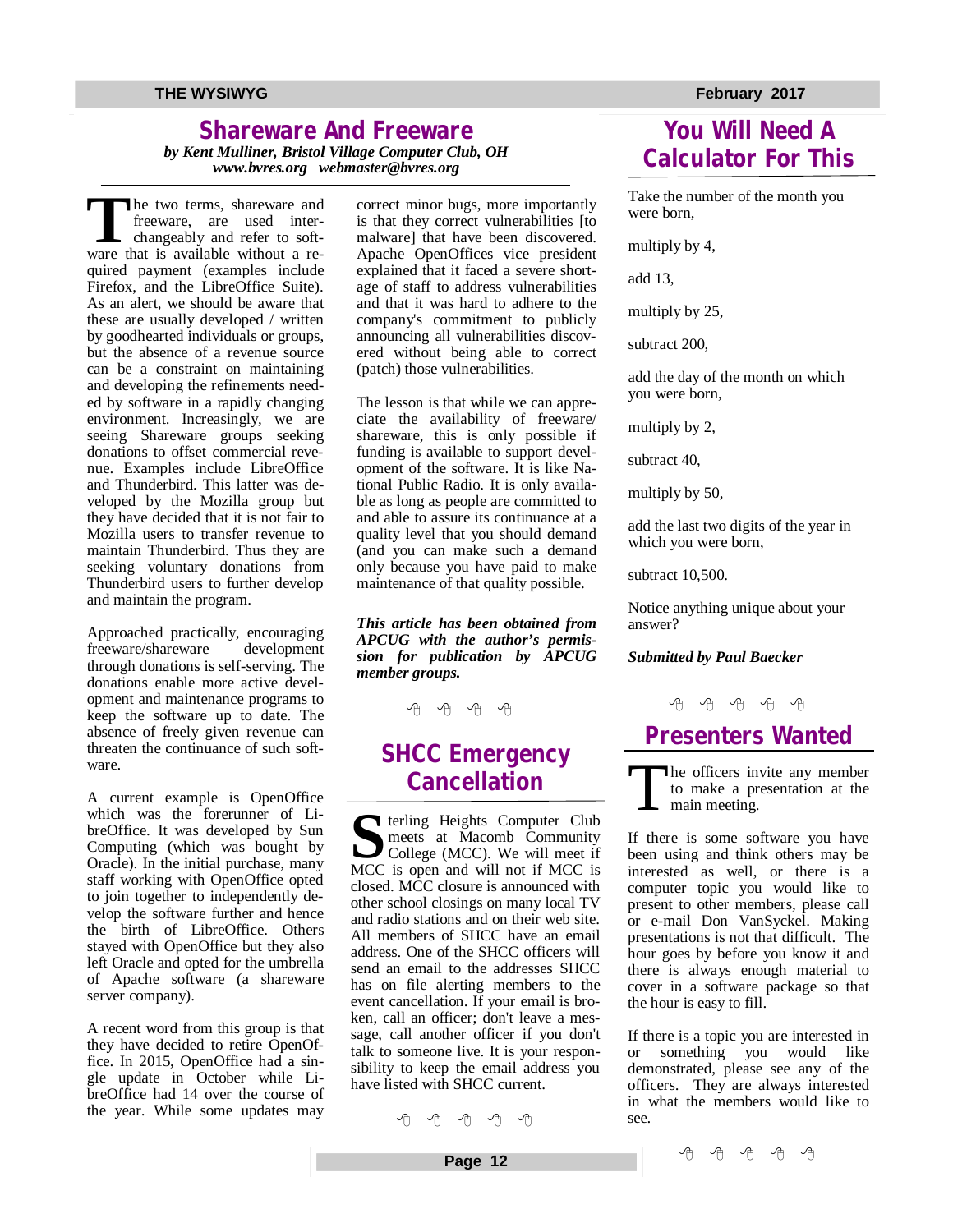# **WYSIWYG WEB WATCH (www)**

*by Paul Baecker* [webwatch@sterlingheightscomputerclub.org](mailto:webwatch@sterlingheightscomputerclub.org)



**This column attempts to locate sites containing valuable, amusing, and free content, with no overbearing pressure to purchase anything. Club members are encouraged to submit favorite sites (a description is optional) to the e-address noted above, for inclusion in a future WYSIWYG issue. Also check the SHCC web site ("Web Page Re-**

**views") for previous gems.** 

Free tool allows you to easily install and use numerous games and apps designed to run with Microsoft Windows. <https://www.playonlinux.com>

Panoramic photos of locations in Norway. <http://virtualnorge.com/>

Currently 72 free unique channels of Internet TV. Click "Watch Now" to see what's on. <http://pluto.tv/>

Short film showcasing the beauty of the desert, forest, ocean, winter, summer, and more all from very unique perspectives. (6-min. video) <https://vimeo.com/166441527>

Tracking and sampling Billboard's Top 10 Hip Hop sounds each week from 1989 to 2015. <http://poly-graph.co/billboard/>

Dozens of 30-question quizzes in all sorts of categories. <http://people.howstuffworks.com/quizzes.htm>

Best VPN services (2016/2017 articles). Consider using a VPN service for additional Internet security on your computer and tablet. Good, cheap insurance (some as low as \$40/ yr.; others free). Realize that VPN services are not created equal. Select carefully! <http://www.pcmag.com/article2/0,2817,2403388,00.asp> <https://www.vpnranks.com/best-vpn-reviews>

<https://vpnreviewer.com> <http://vpntrends.com/best-vpn-services>

A permanent record of locations and histories of all known octagon houses (over 1000) built in the U.S. and Canada between 1848 and 1920. <http://bobanna.com/octagon/>

All about keyboards -- terms, function keys, special keys, shortcuts, troubleshooting errors, improving your typing skills, BIOS/CMOS, much more. <http://www.computerhope.com/help/keyboard.htm>

Extensive photo collection of American and foreign classic & vintage cars from the 30s, 40s, 50s & 60s. <http://classiccarfeed.com>

Don't blink while viewing any of Zach King's videos, or you'll miss his unique magic. Select "Watch Vines" or "Youtube Vids". <http://www.zachkingvine.com>

Warning: Chrome, Opera and Safari's auto form fillers make it easy to steal personal data. <http://betanews.com/2017/01/10/autofill-data-theft/>

A resource for those who want to learn more about the fascinating English language – its history as a language, the origins of its words, and its current modern characteristics. <http://www.ruf.rice.edu/~kemmer/Words04/index.html>

"The biggest collection of movie scripts available anywhere on the web. Our site lets you read or download movie scripts for free." <http://www.imsdb.com>

A 'Nature and Events' photographer's collection of images. The 'Flowers in 3D' and 'Stereoscopy' sections are particularly interesting.

<http://www.pikespeakphoto.com/index.html>

Cyberthreat Real-Time Map. Click on the various threat category buttons beneath the map (see also "Data Sources" at upper left for definitions), or the layout buttons on the right. Zoom in/out, and rotate the globe, to view threatened locations in detail. Just mouse around. <https://cybermap.kaspersky.com>

A keyboardist demonstrates the "American Foto Player" for silent films, and describes its features. <https://www.youtube.com/watch?v=a1R8Rx2db9c> [https://www.youtube.com/watch?v=EaApFqN\\_lXs](https://www.youtube.com/watch?v=EaApFqN_lXs)

How does London's Big Ben keep accurate time? (3 min. video)

[https://www.youtube.com/embed/Qad6Q\\_RbQQ0](https://www.youtube.com/embed/Qad6Q_RbQQ0)

**SystemRescueCd** is a Linux system escue disk available as a bootable CD-ROM or USB stick for administrating or repairing your system and data after a crash. For both Linux and Windows computers.

<http://www.system-rescue-cd.org>

Spend 60 seconds daily to learn something new. Peruse by webpage or select archive month. <http://oneminlist.com>